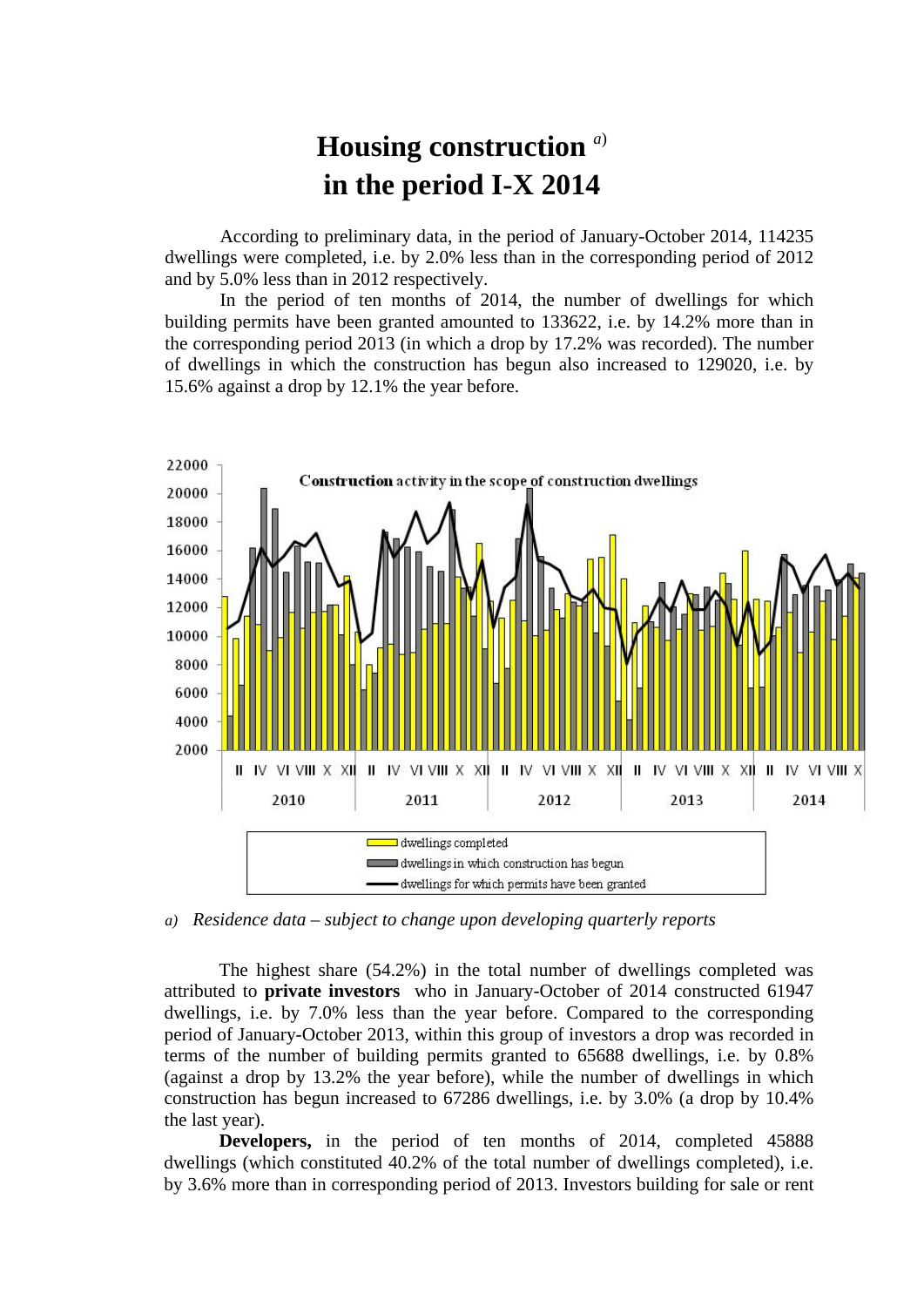received building permits for 64801 dwellings, i.e. by 38.8% more than the year before (in which a drop by 23.0% was recorded). The number of dwellings in which construction has begun increased to 58485 dwellings, i.e. by 34.8% (a drop by 13.2% the year before).

**Housing cooperatives** in the period of ten months of 2014, completed 2836 dwellings, i.e. by 0.9% less than the year before. The number of dwellings in which construction has begun decreased to 1073 dwellings, i.e. by 2.2% (against a drop by 39.9% the year before). The number of dwellings for which building permits have been granted increased to 1243 dwellings, i.e. by 32.0% (against a drop by 44.1% the year before).

**Other investors** (municipal, public building society and company construction) in the period of ten months of 2014 completed 3564 dwellings, i.e. by 27.0% more than in 2013. In this period, 1778 dwellings were completed in municipal construction against 1488 dwellings the year before, in public building society construction - 1394 dwellings against 1096 dwellings the year before, while in company construction - 392 dwellings against 223 dwellings in the corresponding period of 2013.The number of dwellings in which construction has begun increased to 2176, i.e. by 20.1%, while the number of dwellings for which permits have been granted decreased in this group of investors to 1890, i.e. by 40.1%.

In the period of ten months of 2014, a drop in **the number of dwellings completed** was recorded in seven voivodships, including the most substantial one in Dolnośląskie – by 18.9%, Pomorskie – by 18.8% and Lubelskie – by 13.2%. The increase in the number of dwellings completed was recorded in eight voivodships including the most substantial one in Świętokrzyskie – by 23.8%, Opolskie – by 13.1%, Podlaskie – by 12.9%, Warmińsko-Mazurskie – by 8.5% and Mazowieckie – by 7.6% while in Zachodniopomorskie voivodship the number of dwellings completed remained at the previous year's level.

In the period of ten months of 2014, an increase in the number of **dwellings for which permits have been granted** was recorded in ten voivodships, of which the highest in Lubuskie – by 47.2%, Mazowieckie – by 40.7% and Pomorskie – by 40.0%. A drop in the number of permits was recorded in six voivodship including the highest in Świętokrzyskie – by 18.7%, Małopolskie – by 17.4% and Podlaskie – by 6.7%.

An increase in the number of **dwellings in which construction has begun** in the period January-October of 2014 was recorded in eleven voivodships, of which the highest in Lubuskie – by 45.8%, Wielkopolskie – by 43.9% and Mazowieckie – by 38.8%. A drop in the number of dwellings in which construction has begun was recorded in five voivodships including the higest in Zachodniopomorskie – by 8.2%, Śląskie – by 6.9% and Świętokrzyskie – by 6.7%.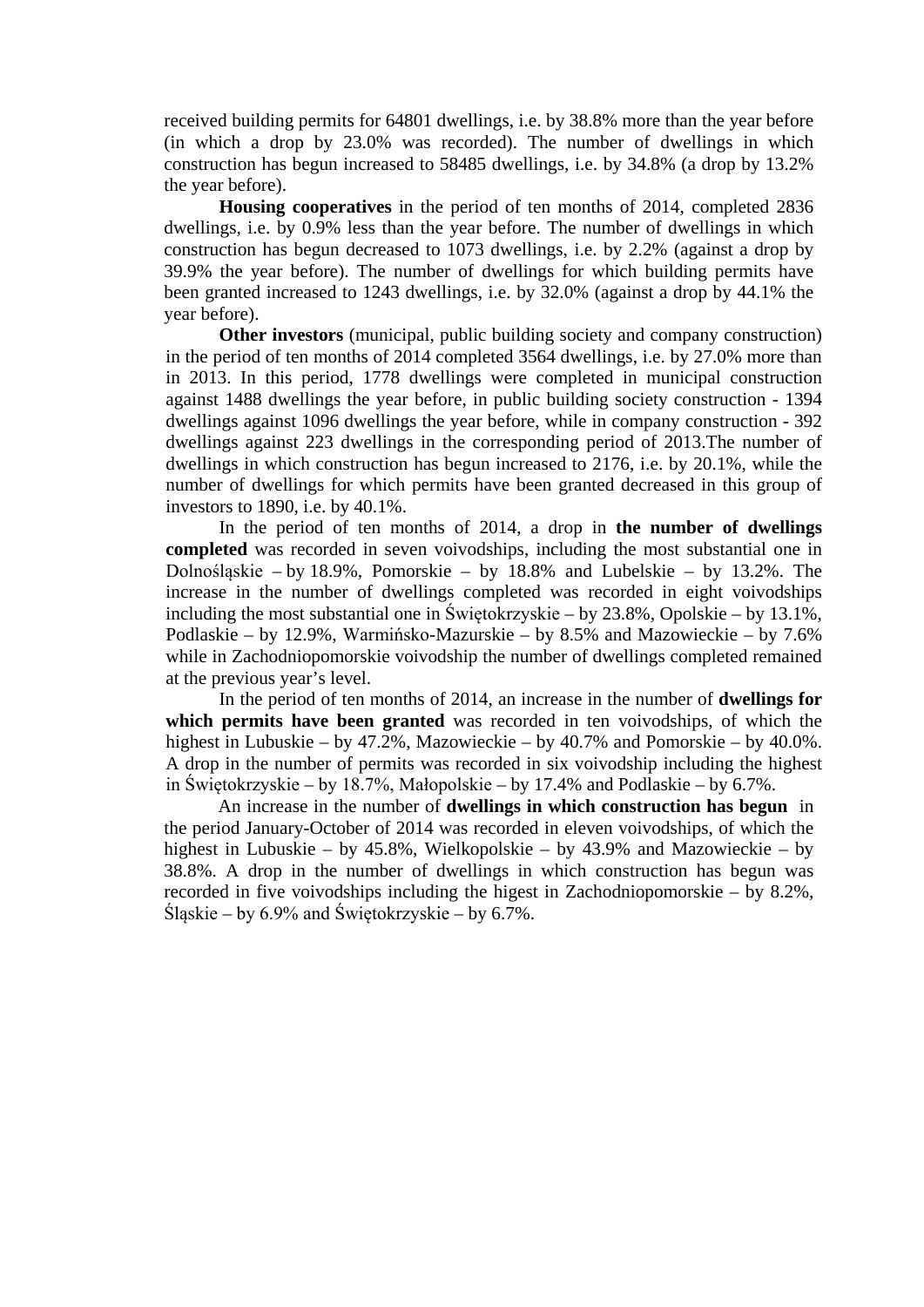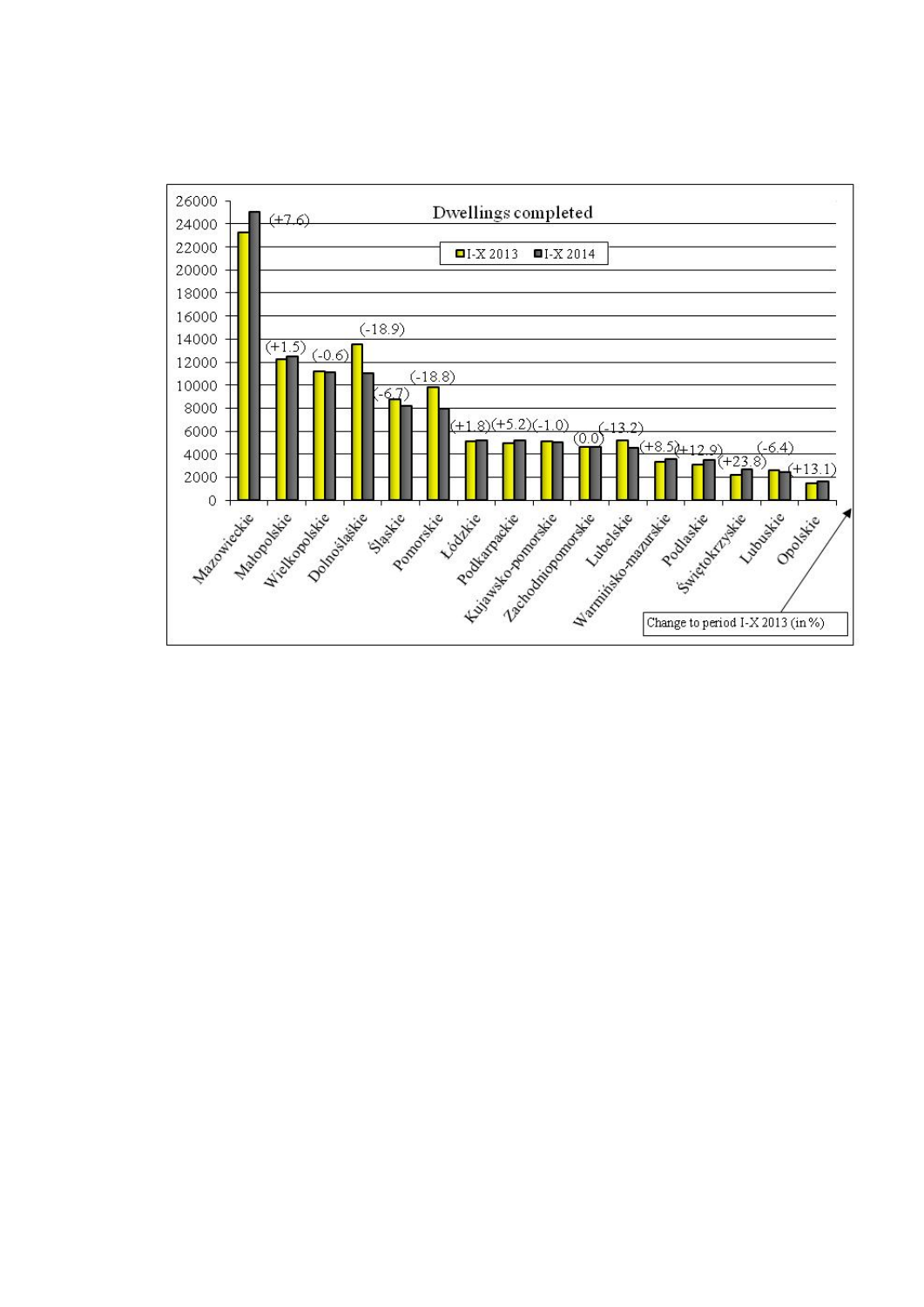|                                               | 2014        |                             |                    |        |                         |
|-----------------------------------------------|-------------|-----------------------------|--------------------|--------|-------------------------|
| <b>Forms</b><br>of construction               | $\mathbf X$ |                             |                    | $I-X$  |                         |
|                                               | number      | $\mathbf X$<br>$2013 = 100$ | IX<br>$2014 = 100$ | number | $I - X$<br>$2013 = 100$ |
| <b>Dwellings completed</b>                    |             |                             |                    |        |                         |
| Total                                         | 14097       | 97.6                        | 123.2              | 114235 | 98.0                    |
| Private                                       | 6422        | 88.1                        | 104.2              | 61947  | 93.0                    |
| For sale or rent                              | 6758        | 101.3                       | 142.8              | 45888  | 103.6                   |
| Cooperatives                                  | 260         | 128.7                       | 65.5               | 2836   | 99.1                    |
| $\text{Rest}^{b}$                             | 657         | 238.9                       | 456.3              | 3564   | 127.0                   |
| Dwellings in which construction has begun     |             |                             |                    |        |                         |
|                                               | 14451       | 105.2                       | 95.9               | 129020 | 115.6                   |
| Private                                       | 6181        | 95.8                        | 84.1               | 67286  | 103.0                   |
| For sale or rent                              | 7726        | 110.6                       | 102.3              | 58485  | 134.8                   |
| Cooperatives                                  | 281         | 255.5                       | 446.0              | 1073   | 97.8                    |
| $\text{Rest}^{b)}$                            | 263         | 143.7                       | 250.5              | 2176   | 120.1                   |
| Dwellings for which permits have been granted |             |                             |                    |        |                         |
|                                               | 13368       | 109.5                       | 92.7               | 133622 | 114.2                   |
| Private                                       | 6751        | 100.1                       | 95.9               | 65688  | 99.2                    |
| For sale or rent                              | 6128        | 116.3                       | 87.0               | 64801  | 138.8                   |
| Cooperatives                                  | 278         | 817.6                       | 124.1              | 1243   | 132.0                   |
|                                               | 211         | 132.7                       | 195.4              | 1890   | 59.9                    |

*b) company, municipal, public building society.*